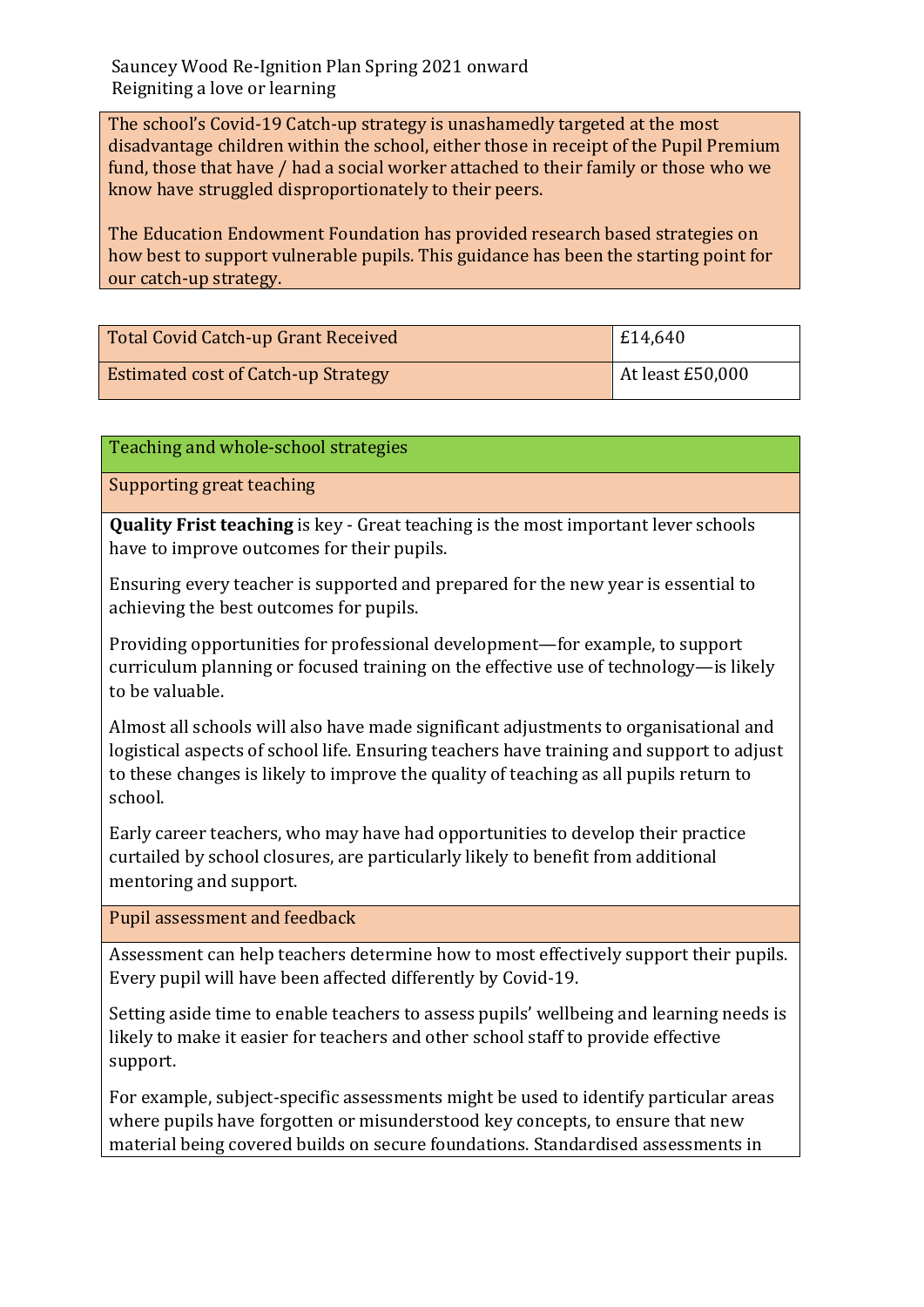literacy or numeracy might be used to identify pupils who would benefit from additional catch-up support.

Providing pupils with high-quality feedback, building on accurate assessment, is likely to be a particularly promising approach.

# Transition support

All pupils will need support to transition back to school. However, there are particular challenges for pupils starting a new school after the disruptions caused by Covid-19.

Planning and providing transition support, such as running dedicated transition events—either online or face-to-face, as restrictions allow—is likely to be an effective way to ensure pupils start the new year ready to learn.

Transition events might focus on sharing information about school with children and their families or running activities designed to make pupils feel comfortable in their new school, for example by introducing pupils to their new teachers and classmates.

Additional transition support might include using assessment to identify areas where pupils are likely to require additional support or creating opportunities for teachers to share information about pupils' strengths and areas for development with colleagues, including between year groups and primary/secondary schools where possible.

# Targeted Support

One to one and small group tuition

There is extensive evidence supporting the impact of high quality one to one and small group tuition as a catch-up strategy.

To be most effective, creating a three-way relationship between tutor, teacher and pupils is essential, ensuring that tuition is guided by the school, linked to the curriculum and focused on the areas where pupils would most benefit from additional practice or feedback.

As a rule of thumb, the smaller the group the better. However, both small group and one to one tuition can be effective 'reingition' approaches.

Tuition delivered by qualified teachers is likely to have the highest impact. However, tuition delivered by tutors, teaching assistants, or trained volunteers can also be effective. Where tuition is delivered by teaching assistants or volunteers, providing training linked to specific content and approaches is beneficial.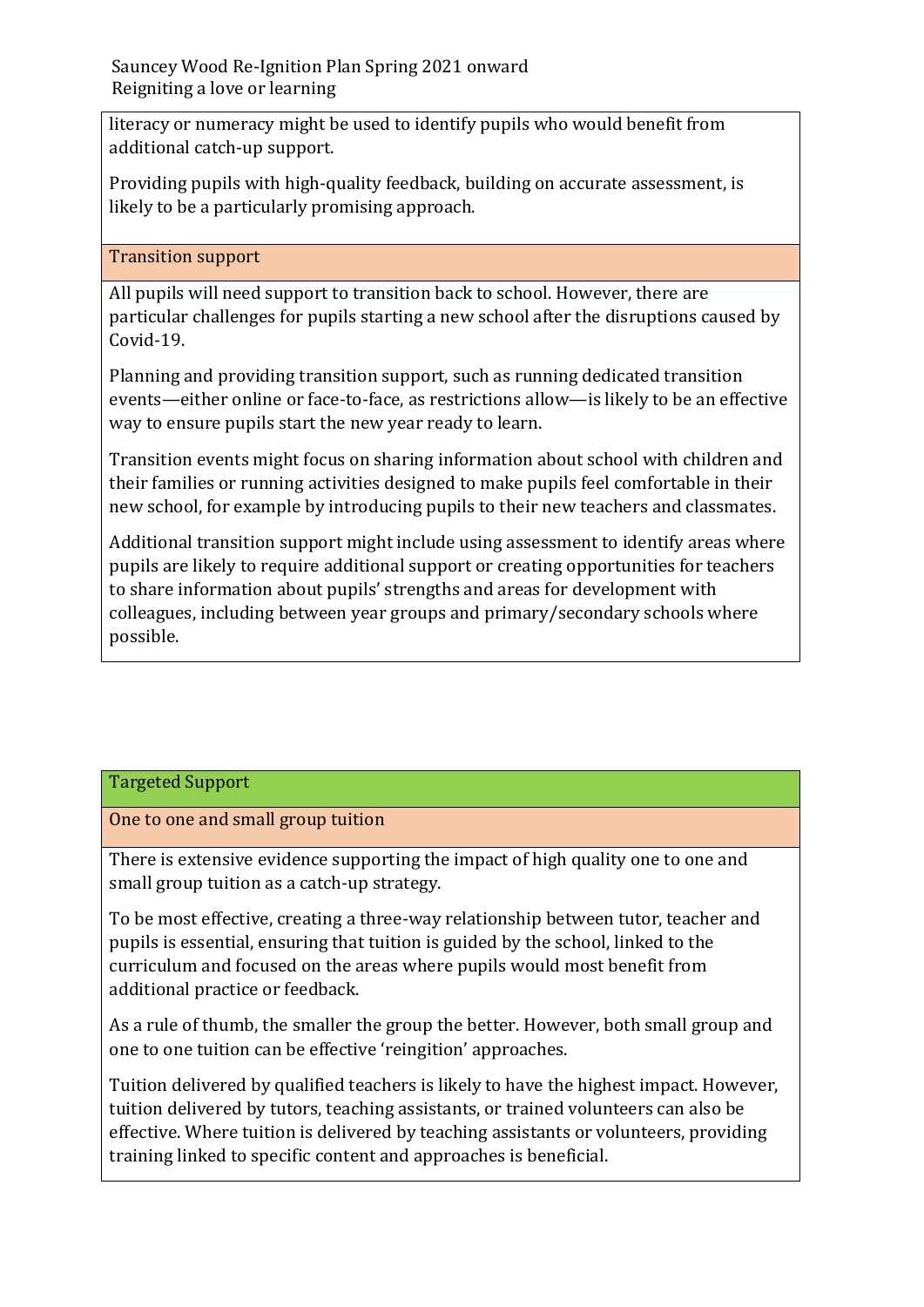#### Intervention programmes

In order to support pupils who have fallen behind furthest, structured interventions, which may also be delivered one to one or in small groups, are likely to be necessary.

A particular focus for interventions is likely to be on literacy and numeracy. For example, there is extensive evidence showing the long-term negative impact of beginning secondary school without secure literacy skills. Programmes are likely to have the greatest impact where they meet a specific need, such as oral language skills or aspects of reading, include regular sessions maintained over a sustained period and are carefully timetabled to enable consistent delivery.

Oracy will remain a focus.

Interventions might focus on other aspects of learning, such as behaviour or pupils' social and emotional needs, or focus on particular groups of pupils with identified special educational needs or disabilities.

Effective intervention follows assessment, which can be used to ensure that support is well-targeted and to monitor pupil progress.

Extended school time????

In some cases, schools may consider extending the length of the school day; for example, to provide additional academic or pastoral support to particular pupils after school. There is some evidence that extending school time can have a small positive impact on learning as well as improving other outcomes, such as attendance and behaviour.

However, to be successful, any increases in school time should be supported by both parents and staff.

## Wider strategies

Supporting parents and carers

Parents have played a key role in supporting children to learn at home and it will be essential that schools and families continue to work together as pupils return to school.

Schools have provided extensive pastoral support to pupils and families throughout the pandemic. Additional support in the new school year could focus on providing regular and supportive communications with parents, especially to increase attendance and engagement with learning. There is a risk that high levels of absence after the summer pose a particular risk for disadvantaged pupils.

Providing additional books and educational resources to families over the summer holidays, with support and guidance, may also be helpful—for example, offering advice about effective strategies for reading with children.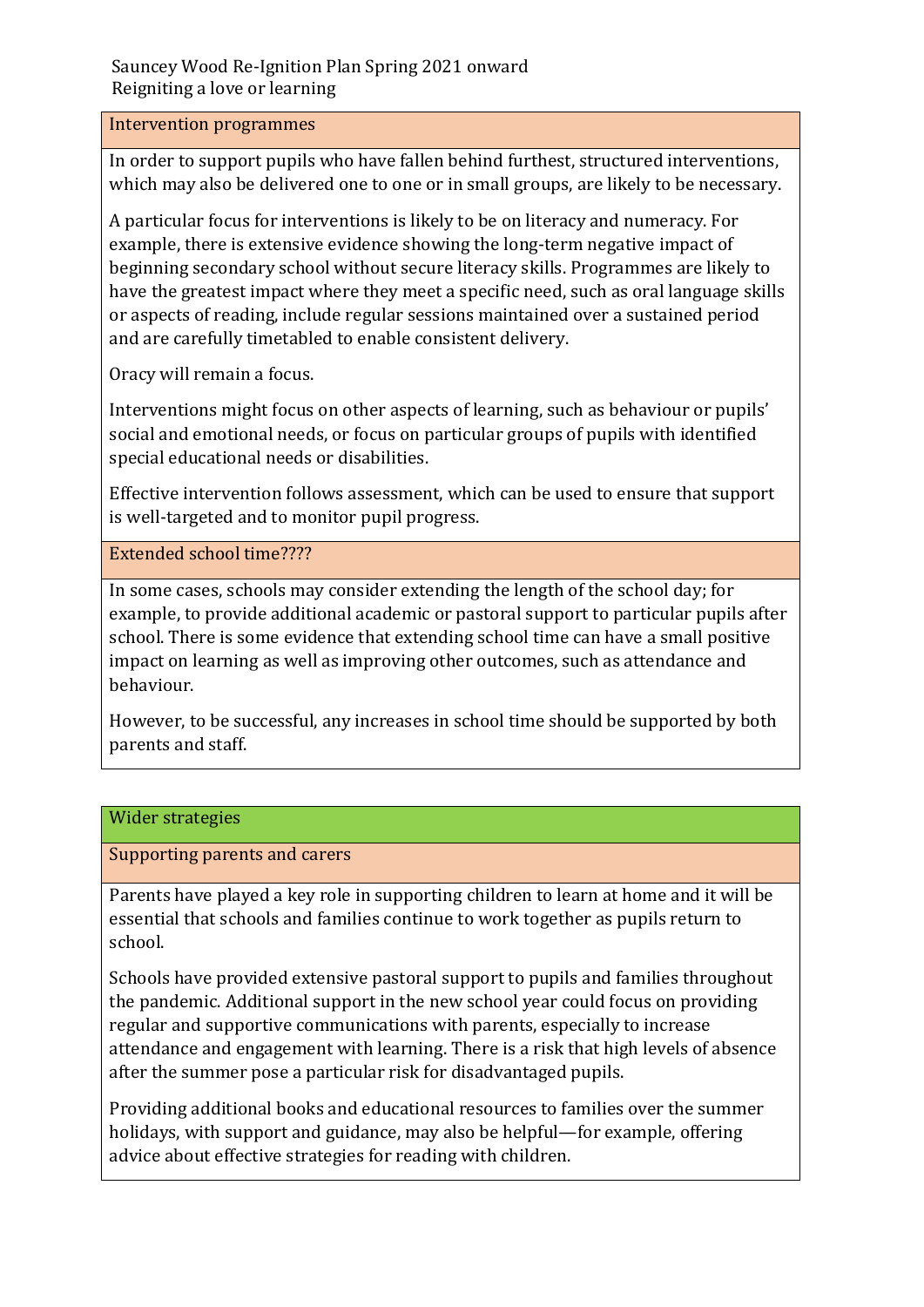#### Access to technology

Pupils' access to technology has been an important factor affecting the extent to which they can learn effectively at home.

In particular, lack of access to technology has been a barrier for some disadvantaged children.

As all pupils return to schools, technology could also be valuable; for example, by facilitating access to online tuition or support. Some schools might find it helpful to invest in additional technology, either by providing pupils with devices or improving the facilities available in school. To support learning, how technology is used matters most.

Ensuring the elements of effective teaching are present—for example, clear explanations, scaffolding, practice and feedback— is more important than which form of technology is used.

In addition, providing support and guidance on how to use technology effectively is essential, particularly if new forms of technology are being introduced.

#### Summer support

Summer programmes can benefit pupils socially and academically, helping to ensure that they return to school ready to learn. Summer support can also focus on a wide range of outcomes, such as confidence and wellbeing, and include a wide range of activities such as sports, music and drama that children might have missed out on during lockdown.

One challenge for summer programmes is achieving high levels of attendance, particularly from children from disadvantaged families.

Communicating with pupils and their families to assess levels of engagement and barriers to attendance is likely to be important. In addition, staffing is a key challenge, recognising the extensive demands placed on teachers and schools in recent months and the challenges created by public health requirements.

For summer programmes to improve educational outcomes, they need to include high-quality academic support, such as small group tuition delivered by teachers or trained tutors.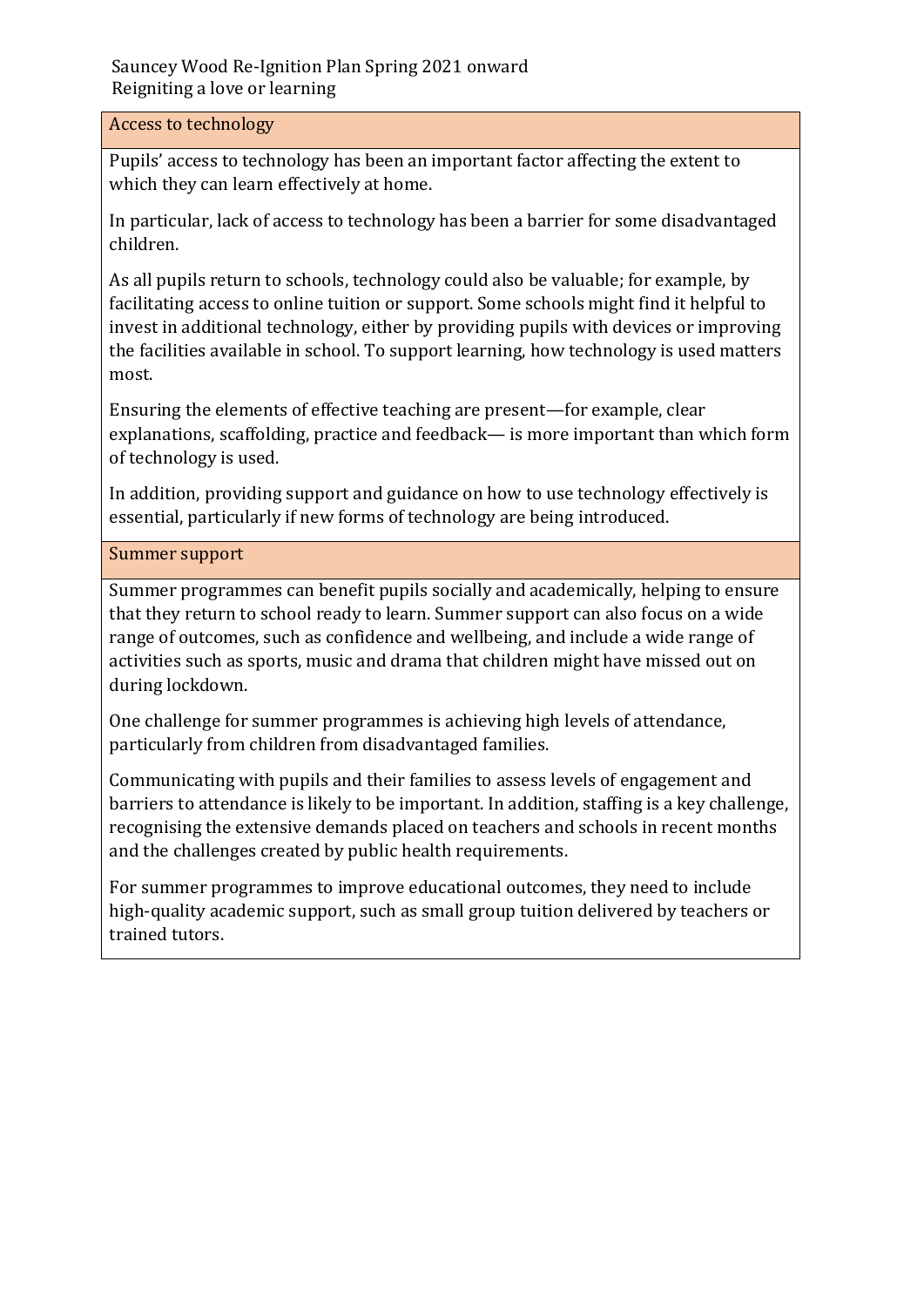Sauncey Wood's Summary of Teaching and whole-school strategies

Supporting great teaching

- Priority for all staff to be engaged within CPD following a year with reduced capacity due to Covid and staff ill health.
- The school's CPD offer to be refocussed on appropriate KPI.
- CPD initially to focus on the core curriculum and wellbeing.
- Mental Health workshops for all teachers & year 6 pupils

Pupil assessment and feedback

- Teachers to use zones of regulation, morning circles and pastoral support to assess pupils wellbeing.
- Autumn 1 assessment data to be used as class benchmarks.
- Spring data being collected using new One-page profile sheets.
- Electronic assessment project to be rolled out to all KS1 & 2 classes.
- All highlighted pupils become main focus of interventions.

#### Transition support

- All vulnerable pupils were offered additional transition to return to school.
- Pastoral team maintained contact with vulnerable pupils throughout Covid lock down.
- All PP / Social worker families were encouraged to attend throughout lock down.

# Estimated Cost **External Cost E9,000**

## Targeted Support

One to one and small group tuition

- One to one support offered on an afternoon within reading time in KS1 & KS2
- TA capacity increased on a morning in year groups with most significant need.
- Additional TA support in Year 5
- Additional pastoral support 3 days per week TA
- Support from Teachers brought in to deliver Phonics/reading and Maths catch up

# Intervention programmes

- Lexia purchasing to be furthered to support vulnerable readers throughout KS2
- Oracy Voice 21 begun for KS1 Y2 to support reading and use of vocabulary and reasoning.
- Clicker purchasing this software voice recognition support SEND

# Extended school time

SLT to offer tailored support to most vulnerable children after school.